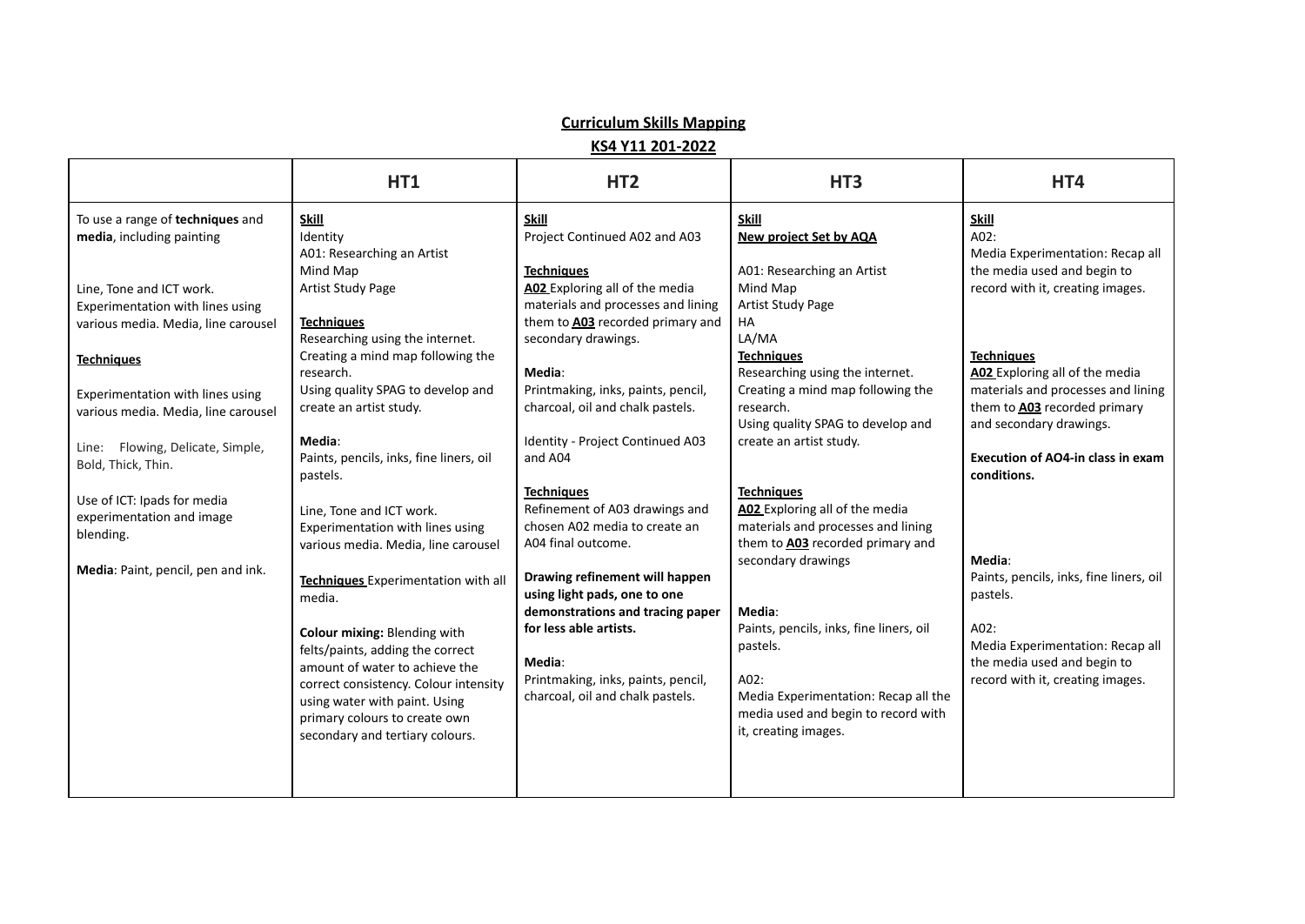| To use a range of techniques to<br>record their observations in<br>sketchbooks, journals and other<br>media as a basis for exploring their<br>ideas | Techniques to record their<br>observations: sketches, using<br>secondary sources, combining<br>media, small artist study/copying<br><b>Exploring ideas: Drawing from</b><br>primary and secondary sources.                                                                                                                                                                       | Techniques to record their<br>observations: sketches, using<br>secondary sources, combining<br>media, small artist study/copying<br><b>Exploring ideas: Drawing from</b><br>primary and secondary sources.             | Techniques to record their<br>observations: sketches, using<br>secondary sources, combining media,<br>small artist study/copying<br><b>Exploring ideas: Drawing from</b><br>primary and secondary sources.              | Techniques to record their<br>observations: sketches, using<br>secondary sources, combining<br>media, small artist study/copying<br><b>Exploring ideas: Drawing from</b><br>primary and secondary sources.                                                       |
|-----------------------------------------------------------------------------------------------------------------------------------------------------|----------------------------------------------------------------------------------------------------------------------------------------------------------------------------------------------------------------------------------------------------------------------------------------------------------------------------------------------------------------------------------|------------------------------------------------------------------------------------------------------------------------------------------------------------------------------------------------------------------------|-------------------------------------------------------------------------------------------------------------------------------------------------------------------------------------------------------------------------|------------------------------------------------------------------------------------------------------------------------------------------------------------------------------------------------------------------------------------------------------------------|
| To increase their proficiency in the<br>handling of different materials                                                                             | Increase proficiency: Easel<br>demonstration to show skills. Such<br>as demonstrating how to refine<br>work using blending techniques.<br>Holding painting and drawing<br>implements correctly. Using/mixing<br>primary and secondary colours.<br>Materials: felts, pencil, and chalk<br>pastels, paint, felt tips, collage and<br>pastels, felts, pencil, and chalk<br>pastels. | <b>Increase proficiency: Drawing</b><br>techniques to explore formal<br>elements (line, tone, texture)<br>Materials: Tonal and colour pencil,<br>textiles, oil and chalk pastels.<br>Paint, collage, fabric (textiles) | Increase proficiency:<br>Getting the consistency of the ink<br>correct and even for printmaking.<br>Explore light to dark in colour mixing.<br>Materials: Printing inks, poster paints,<br>felt, pencil, cutters, lino. | Increase proficiency: holding<br>painting and drawing implements<br>correctly. Using/mixing secondary<br>and tertiary colours.<br>Materials: felts, pencil, and chalk<br>pastels, paint, felt tips, collage and<br>pastels, felts, pencil, and chalk<br>pastels. |
| To analyse and evaluate their own<br>work, and that of others, in order to<br>strengthen the visual impact or<br>applications of their work         | Evaluate work: Self, peer comments<br>on your own and others artwork.<br>Inference and deduction form<br>reading the text.                                                                                                                                                                                                                                                       | Evaluate work: Self, peer<br>comments on your own and<br>others artwork. Inference and<br>deduction form reading the text.                                                                                             | Evaluate work: Self, peer comments<br>on your own and others artwork.<br>Inference and deduction form reading<br>the text.                                                                                              | Evaluate work: Self, peer<br>comments on your own and<br>others artwork. Inference and<br>deduction form reading the A01<br>annotation teacher support<br>materials.                                                                                             |
| The history of art, craft, design and<br>architecture, including periods,                                                                           | History of Art, Craft and Design:<br>Period: Will be researched when the<br>AQA project is chosen                                                                                                                                                                                                                                                                                | History of Art, Craft and Design:<br>Period: Will be researched when<br>the AQA project is chosen                                                                                                                      | History of Art, Craft and Design:<br>Period: Will be researched when the<br>AQA project is chosen                                                                                                                       | History of Art, Craft and Design:<br>Period: Will be researched when<br>the AQA project is chosen                                                                                                                                                                |